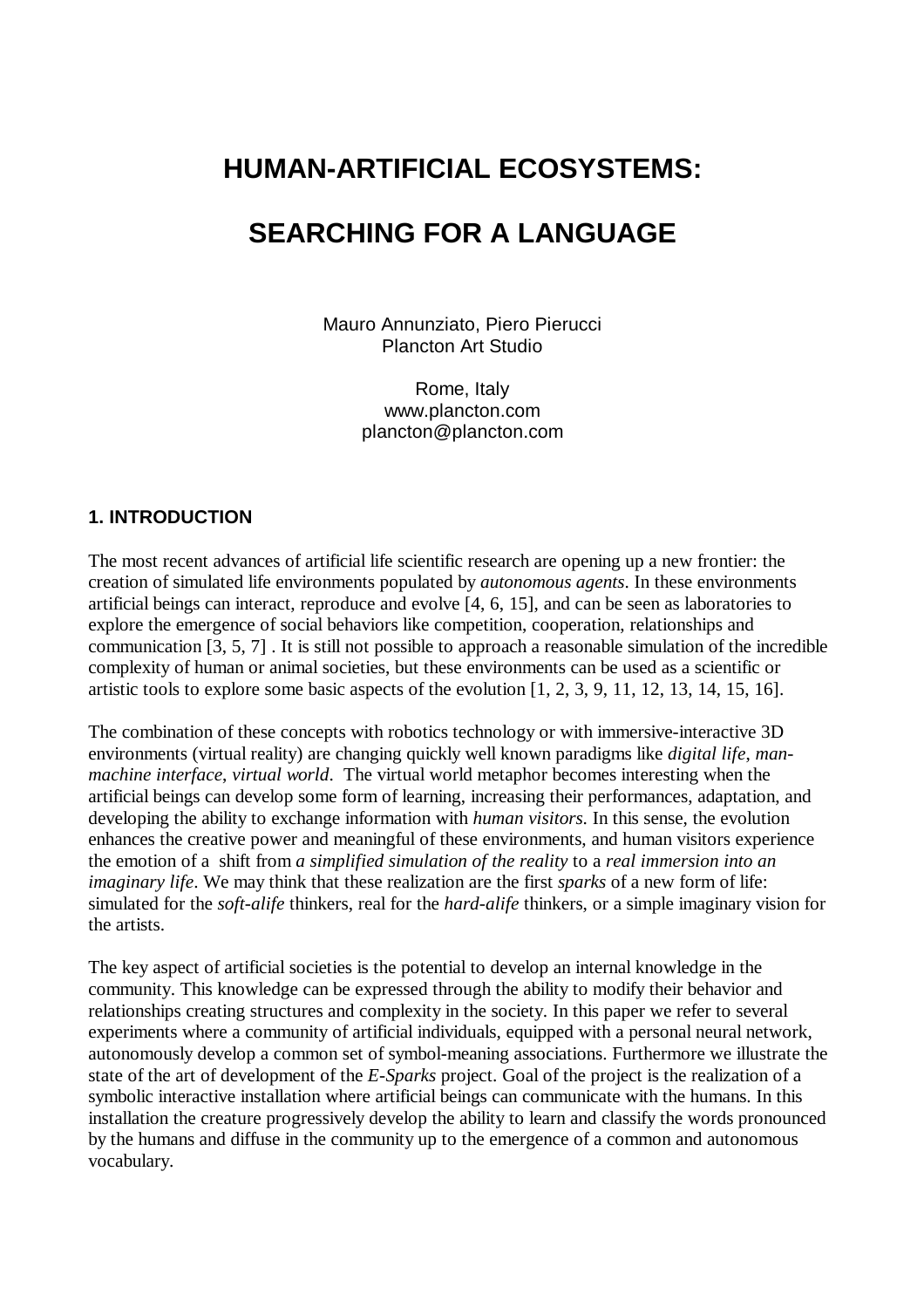# **2. THE SOCIAL LEARNING AND THE PARTIAL EMULATION MODEL**

In our approach, the basic concept is to create a continuous learning mechanisms to achieve complex task in social context. The aspect of social learning is crucial to organize the individual learning and give to the society the ability to grow in a rich cultural progression. The social way to the development of knowledge and intelligence is much more powerful and it requires the definition of a mechanism to exchange information between the individuals.

## **2.1 The partial emulation model**

In [3] we have introduced a simple and basic model in order to organize the individual learning in the social context: the *partial emulation model*. In this approach the behaviour and its success degree is viewed as a knowledge level reached by the individuals.

In order to go in little detail of the model we define better the problem. Let suppose a society of artificial individuals (*autonomous agents*). Each individual continuously try to increase the degree of success of own behaviour trough a own path of trails, successes and flops (*individual learning*). Now let suppose that two individuals have a meeting. Each one of the two individuals have a specific behavioural configuration. The problem is: which is a good model in order to take advantage by the interaction in terms of exchange of information or evolve the behaviour of the interacting individuals.

The most simple model we can imagine could be synthesized by the following sentence:

- *if you are more successful than me I adopt your behaviour -*.

Unfortunately this model has two very important lacks:

- 1. In most of the cases is very difficult decide if the other is *better than me*. In general this is a result through a series life cycles and meetings.
- 2. None new behaviour is produced in the society by the way of the interaction.

Using this model, in some case, the final result of the social learning could be worst than the best individual learning.

The partial emulation model is a slight extension of this model. It could be synthesised by the following sentence:

- *it is generally convenient for me, try to partially emulate your behaviour –*

We tested very good results of this model in learning problems (food tracking in [3]). A complete theoretical justification of this model is not simple. It important take into consideration several aspects:

- A general trend to clusterize the behaviours around the most successful behavioural centroids.
- A dynamic equilibrium between the *individual learning* which promote new behaviours and the emulation which promote the concentration of the resources around few evolution lines.

In terms of the degree of success, this model produces results which are much better than a similar society with none interaction models.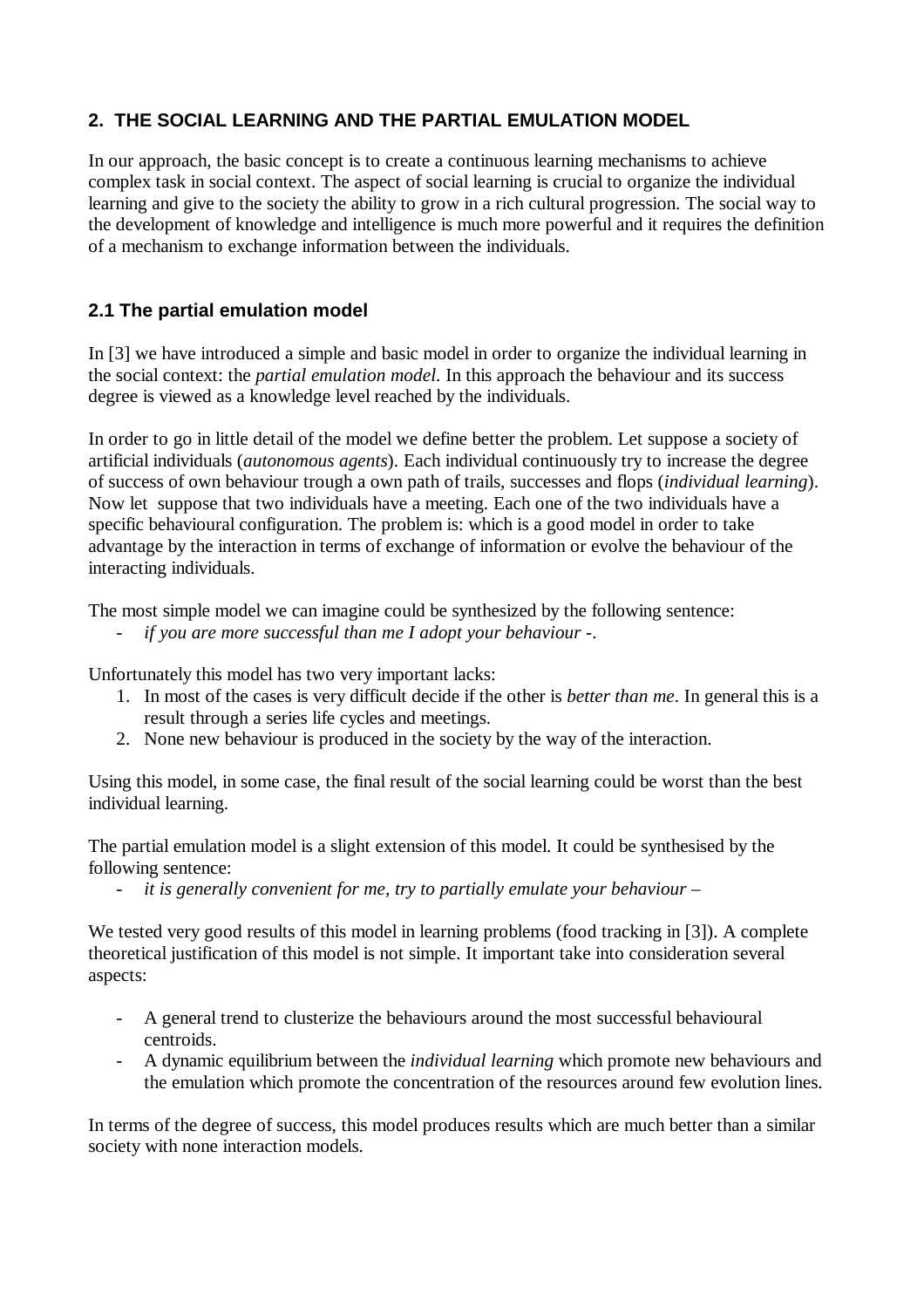A basic explanation is that the *adaptation* is a mechanism which promote the synchrony between the following two events:

- the *existence* of a specific behaviour
- a *high success degree* associated to that behaviour.

This means that we have a high probability that the modified behaviour after the partial emulation is better than the original behaviour. In this sense the partial emulation model is a synchronic model promoted by the adaptation.

By a mathematical point of view the partial emulation model can be applied in different way depending by the contest.

In [3] we applied this model in order to develop in a society the ability to understand that the tracking of food bits is a good strategy to survive. In that case each individual was equipped with a neural network controlling the movement. The input of the networks were the previous movement status and the signals from sensors for substances in the neighborhoods of the individuals. The *behaviour* is represented by the weights of the neural network.

When two individuals had a meeting they modify their weights by a factor ?:

$$
W_{Ai} = W_{Bi} * ? + W_{Ai} * (1-?)
$$

Where  $W_{Ai}$  is the i-th weight of the network of the first individual and  $W_{Bi}$  is the i-th weight of the network of the other individual; ? is the emulation factor.

An interesting aspect of the social learning is the feature of dynamics and *volatility* of the knowledge. The produced knowledge is a product of the whole society but it is moved dynamically between the various individuals. Although the knowledge is generated during the life of the individual, it can be transmitted through the generations.

#### **2.2 The development of an autonomous language**

The next experiment we have set up is the development of an autonomous primitive language in the artificial society as a self-organising process of symbol-meaning relations shared by the community. Our intention is not to modelling the language of real animal or human communities, but we refer to a completely imaginary artificial society. These societies could be regulated by mechanisms much simpler and probably different from the biological ones. Furthermore, with the term *primitive language* we refer to the sharing process in the community of a symbol-meaning dictionary. In principle the term *symbol* is general and it can assumes different meaning depending by the context (a gesture, a body expression, a phoneme, a sound, a sign).

The development of an autonomous language is a very complex task. In order to achieve concrete results we have to distinguish several stages of development. In the following scheme we try to divide the problem in two different stages of development. These stages describe only one of several possible ways for the formation of a shared dictionary.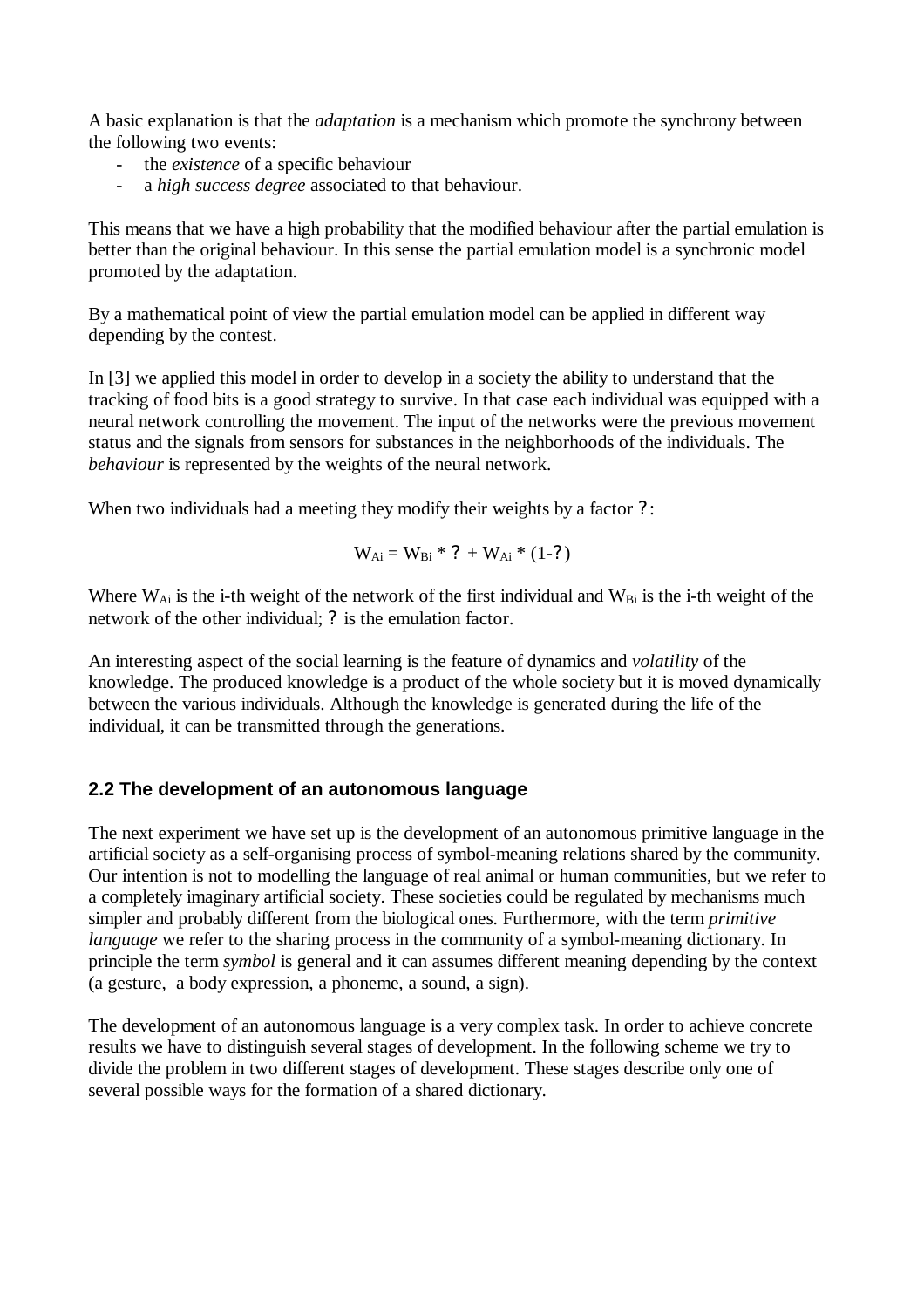

Fig. 1: Processes for the development of an autonomous language in artificial societies

In the left column of scheme of fig. 1 we represent the processes operating at the individual level, in the central column the processes involved during the evolution through the social communication and in the right column that ones operating at society level. The processes involved in the level A consists in the autonomous creation of a basic set of symbol-meaning associations shared by the community. In this process the symbols are progressively created by the individuals; grouped, evolved and selected through the social communication. At the society level a set of shared symbols-meaning association progressively emerges.

The processes involved in the level B are referred to the emergence of relations between symbols at individual and society levels. This level could be seen as the beginning of symbol composition in order to pass to a higher level of language development.

At the current level of the research reflected in this paper, we take into consideration only the processes involved in the level A. We have realized two experiments to explore these processes. The first experiment consists in a study of the symbol-meaning organization in the society using the partial emulation model. The second experiment is a prototype for human-artificial exchange for an interactive installation where the artificial creatures can assume words from speaking human visitors and activate the sharing process in the community.

Both the experiments are based on the same model for the artificial world. This model is described in the following paragraph.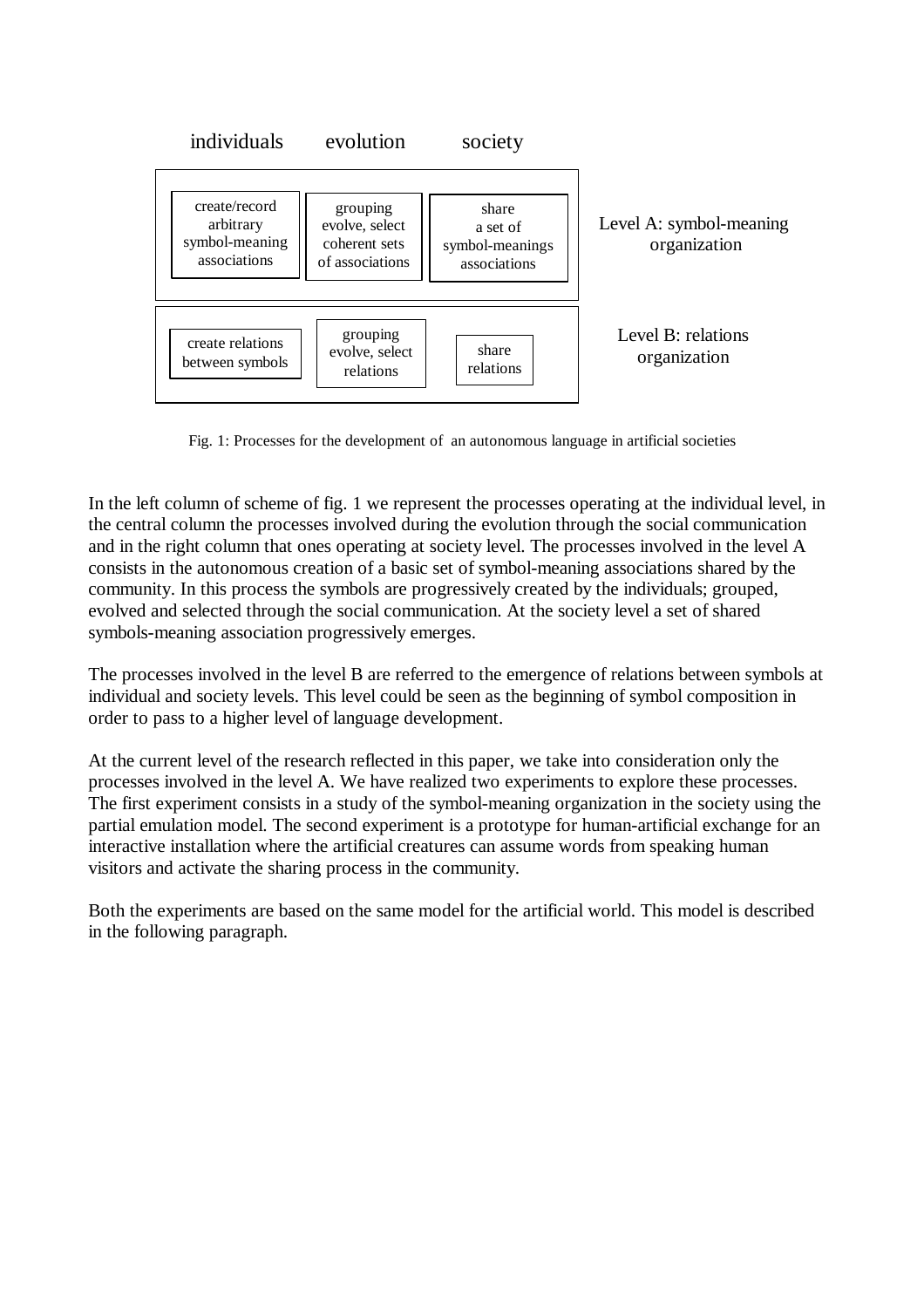## **3. THE EMERGENCE OF A SHARED SET OF SYMBOLS IN THE COMMUNITY**

The artificial life (*alife*) environment is a three-dimensional space where the artificial individuals (or *autonomous agents*) can move around. During the single iteration (*life cycle*) the individuals move in the space interacting with other individuals exchanging information. A population of 512 individuals has been considered.

The individual is composed by the *genotype* and the *artificial brain.* The *genotype* is composed by parameters which does not change during the individual life, like dynamics and interaction parameters. The brain includes the current values of the information coded in the weights of an artificial neural network controlling the communication and a memory zone where the known symbols are recorded. The memory is divided in cells. Any cell represent a meaning and the content of the cell represents the symbol currently associated to that meaning. For simplicity, the symbols are treated as *words* described by two normalised parameters (*x* and *y*) and the memory is fixed on only 4 words. Therefore any cell of the memory contains two floating numbers between 0 and 1. A scheme of the neural network and the memory archive is reported in fig. 2.



Fig 2: The network for symbol classification into meanings

The network has the goal to classify the input words in one of the four meanings. This is obtained considering the result of the classification as the highest value of the output nodes. The individual continuously try to classify their own words using the network. In some case the result is correct, in other case the result is wrong. A global efficiency is computed. The errors are due to two possible reasons:

- 1. the neural network is not still well trained to classify all the words
- 2. the own set of symbols are ambiguous. This means there are too similar symbols for different meanings.

In case 1, the efficiency can improve during the learning phase. In case 2, the efficiency could remain very low. In this sense the efficiency of the network is a measure of the level of learning of the individual but also of the ability of the individual to develop a coherent and clear set of symbols. The individuals continuously try to modify the network weights in order to achieve a better performance (*self-training mechanism*). This kind of self-learning is individual.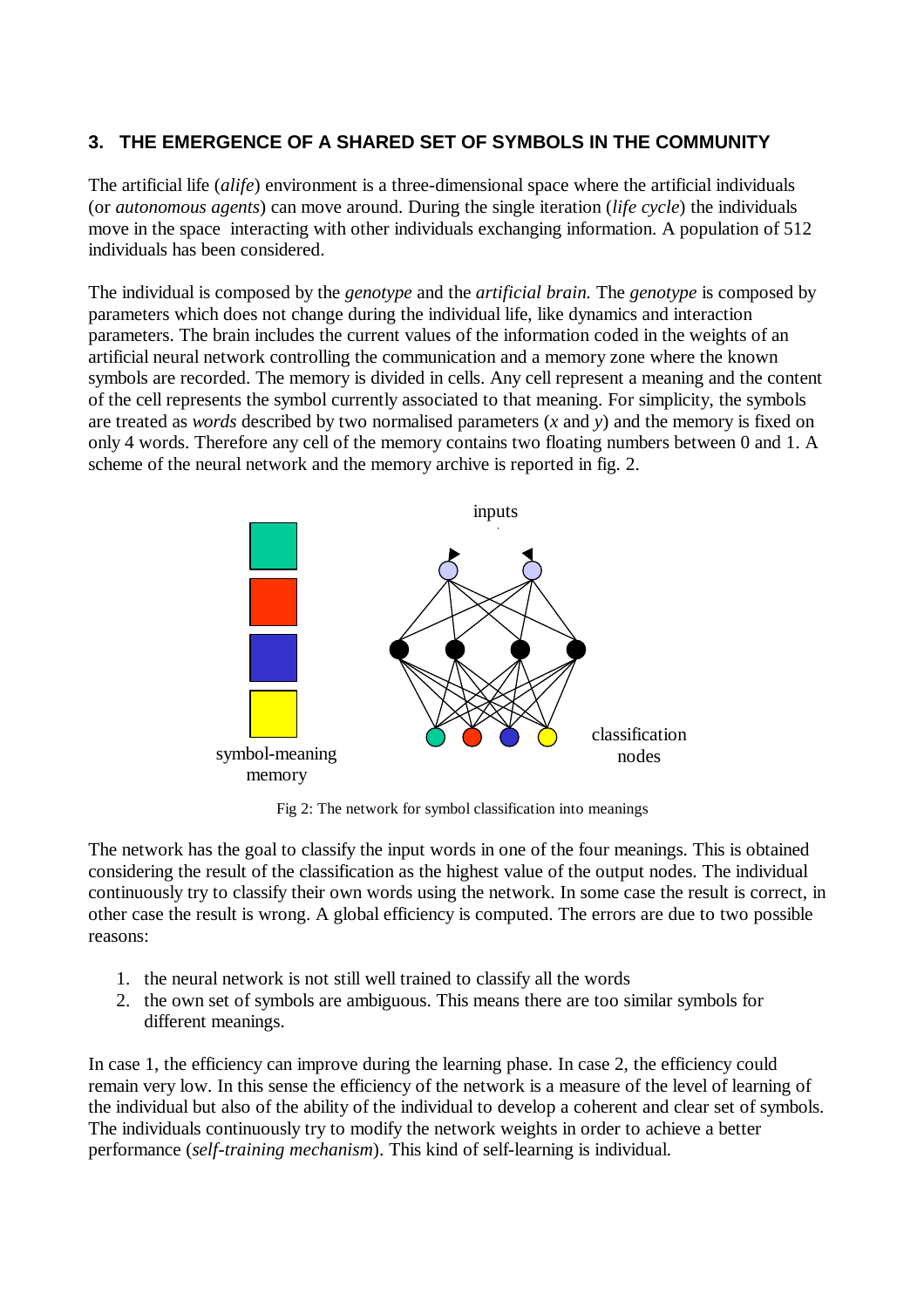When a meeting between an individual A and another individual B occurs, a communication event is generated. Each one of the two individuals chooses randomically a cell of own memory and communicates to the other individual the word contained in that cell and related meaning. In the meeting, the partial emulation model is applied in two directions:

- ?? partial emulation of the weights of the neural network
- ?? partial emulation of the own word corresponding to the same meaning of the input word.

The emulation factor is very low (5 %). The emulation is applied only to the individual at low network efficiency and only if the difference between own word and the input word is below a specific threshold.

This model represents a premium to the individuals which are able to develop a good classification system and a good symbol set. It is fundamental to outline that the premium is intended for the set of symbols and not for the single symbol. In some sense this model is an implementation of the criteria of the *survival of the clearest* enunciated by Pinker in the evolutionary theory of the language [10].

The results are illustrated in the plot and the images of fig. 3. These images represent the two coordinates that describe the word (*x* and *y*). The colour of the symbol represents the meaning. At the beginning (time=cycle 300), both words and meaning are very scattered. During the evolution some clusters emerge (time=cycle 8000).



x word-coordinate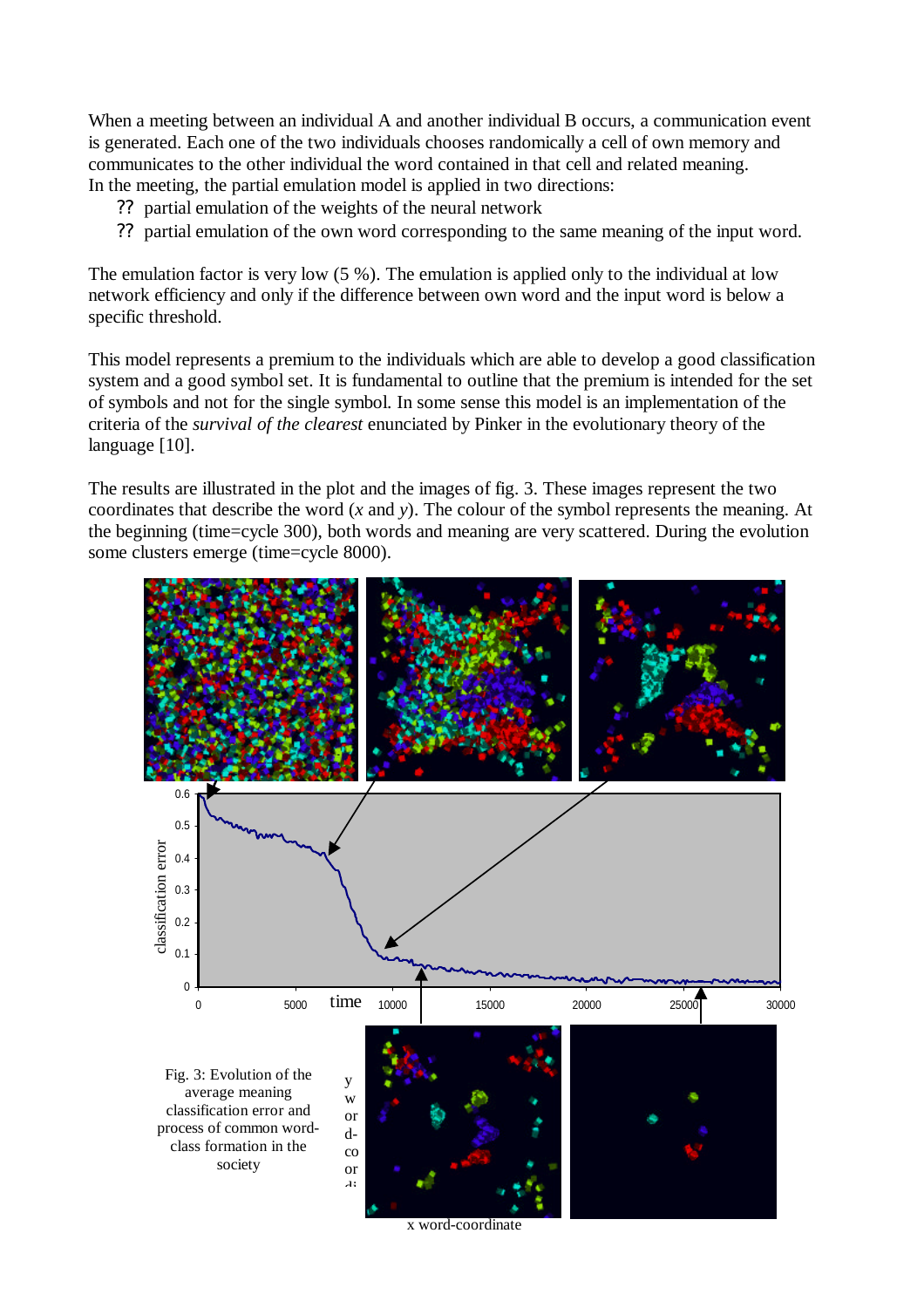These clusters are due to group of individuals which use a similar word to identify a similar meaning. This effect if pushed up by the formation of groups of individuals in the physical space. These micro-societies create niches of evolution and the communication level is very high. In fig. 4 an example of grouping in the physical space is illustrated.

This effect produces the creation of local dialects (see image corresponding to the cycle 11000 of fig. 3). The dialects tend to disappears when the communication between different groups occur. Fig. 4: formation of individual groups in the physical space



Through the partial emulation mechanism, the individuals involved in these group tend to share the same set of symbol-meaning associations. The convergence on a specific set is driven by that individuals who are more able to develop a set with good differences between the symbols and good ability to correctly classify the symbols with own neural network.

Is very interesting to note the strong increase in the average classification ability of the individuals when the first clustering structures occur (see fig. 3). Under clustering condition the neural networks become less confused by the noise introduced by the scattering; the partial emulation starts to help the individual learning and the classification starts to work. At the end, when a common well defined 4-clusters set is established, the classification problem becomes more simple and the classification error reaches the minimum values.

The error is computed as the fraction of wrong classifications of own words. A 1.0 value means a wrong classification for all the words in the memory cells. A 0.0 value means a completely correct classification. The value reported in the plot of fig. 3 is averaged over the whole population. At the end of the evolution, the average classification error is 0.03. This means that about only 12 individuals over 100 do wrong in the classification of one word over four.

## **4. SPEAKING WITH HUMANS IN THE HYBRID ECOSYSTEM**

In the previous sections we have shown the realization of an artificial world where the creatures can learn and exchange information in order to create the base for an autonomous language. So far all the world is confined in the digital domain. A real jump in the potential of these world is to establish a contact between this world and humans. The idea is not the human control of the world, but a sort of cross-fertilisation of elementary words. Following this direction, the digital communities developed along these experiments have been connected to an interactive installation where communication with humans is possible. This is an immersive environment where humans and artificial individuals can exchange sound messages.

The first step has been the creation of the interaction mechanism. The artificial individuals, appear as solid shapes in a 3D virtual environment projected over a 2D screen. The area for the human interaction consists in the area in front of the screen. In such a way we have extended a dimension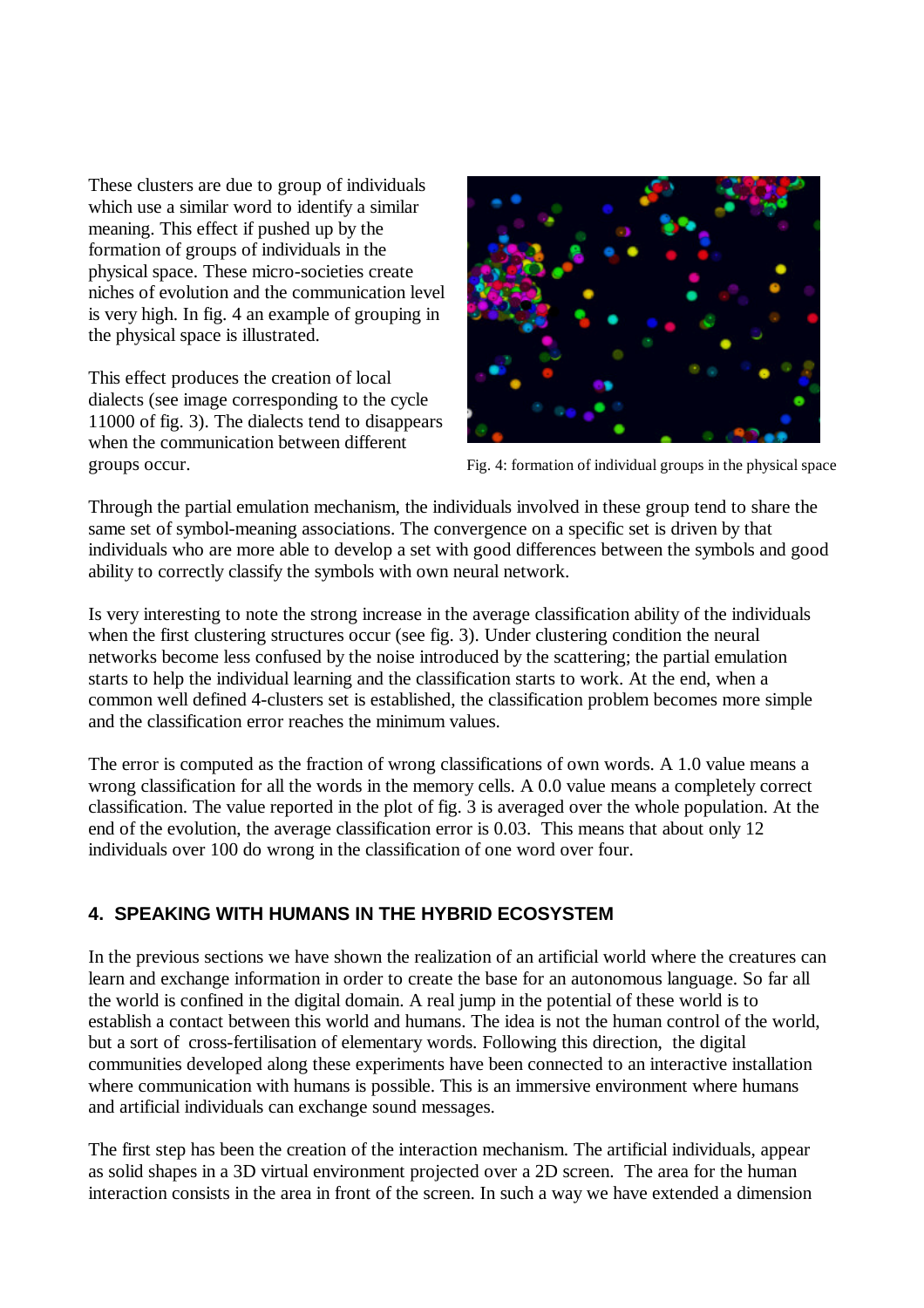of the environment in the real world building an hybrid real-digital ecosystem. The interaction area is observed by a video-camera acquired in the computer. A tracking program detects the people presence in terms of change detection in the image. This information is mapped as substances admitted by the real people in the digital environment. The metaphor is that a person releases substances when moves in the hybrid environment. The creatures attracted by these substances come towards the people and the communication starts (see fig. 5).



Fig. 5: Interaction human-artificial in the hybrid environment. On the left, playing with creatures in the "E-Sparks" first installation prototype. On the right, the alife-dance performance "Aurora di Venere" (Theatre of Palais of San Vincent, Italy). The dancers play with the digital creatures projected over a semi-transparent screen of the theatre's stand.

The second step regarding the speaking communication is still in progress. This step can be divided in two problems: a) the word speaking-receiving facility for human-creature exchange and b) the connection between the social context discussed in the previous paragraph and the interactive installation. In this paper we refer to first of the two problems.

In order to allow the communication, we installed spatial microphones in the installation. The voice signal is sent to the creature approached for communication. When a visitor speak in the environment, the creature apply a series of reactions as illustrated in the scheme of fig. 6.

- 1. Wait for voice signal. When the energy of signal go over a minimum threshold the word capturing reaction is activated.
- 2. When the energy of the signal go under a minimum threshold the capturing reaction is deactivated and a word is insulated form the context and supplied to the analysis chain.
- 3. The word is converted in parameters. These parameters describe the sequence of 20 milliseconds blocks of the raw signal. Each block is described by 14 parameters computed trough an auto-regressive algorithm. Typically, a whole word is described by 500-1000 parameters depending by the duration in time.
- 4. The input word is classified in one of the words currently present in the memory cells (vocabulary). At the current state of art, the euclidean distance from any word is computed and the word corresponding to the minimum distance is selected. In next step the neural network will be introduced in substitution of the deterministic rule. The criteria of the continuous selflearning over the words in own vocabulary is going to be used (as that one illustrated in the previous paragraph).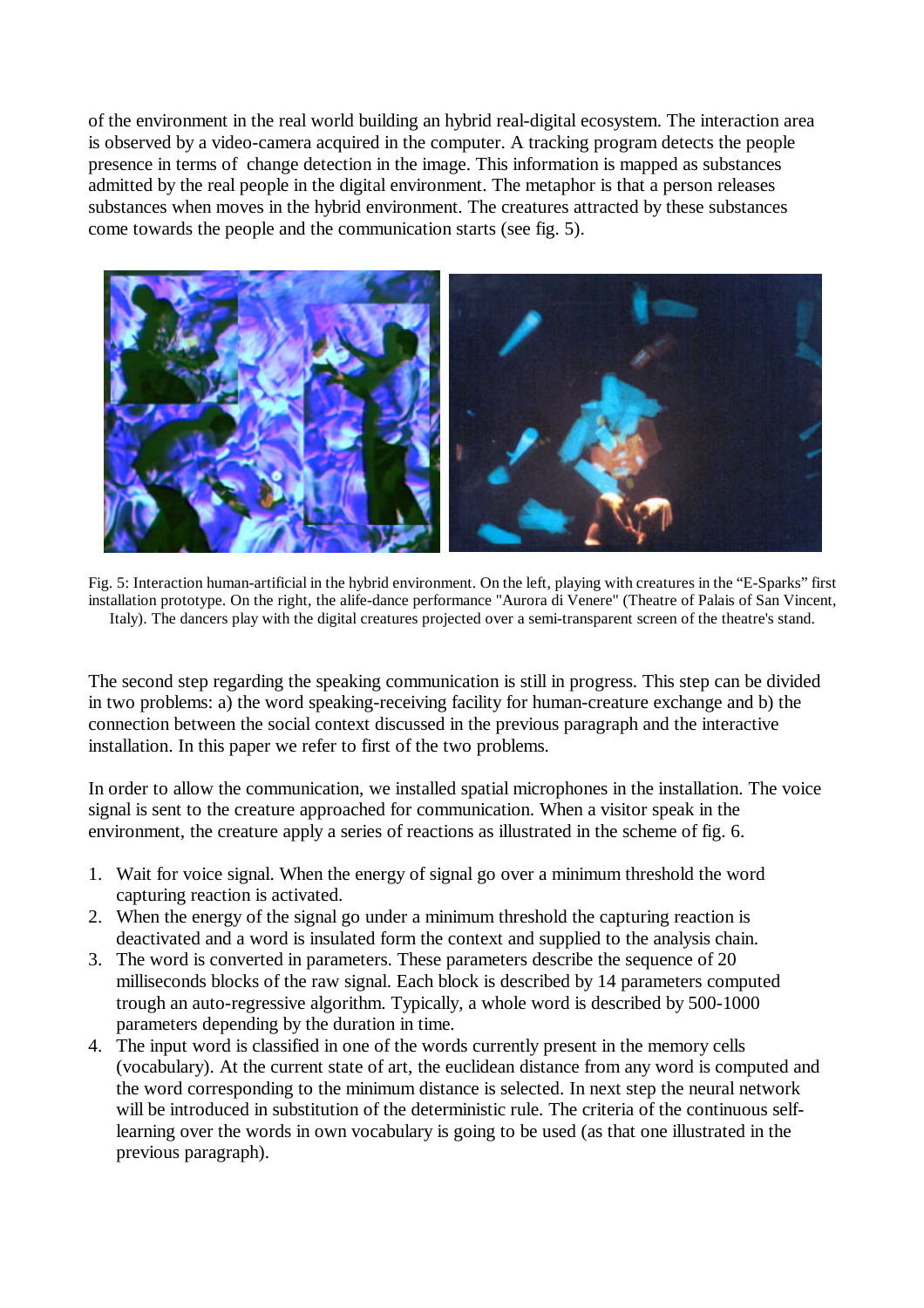

Fig. 6: the creature interaction with the visitor

- 5. If the minimum distance is under a specific threshold, the corresponding word is recognised as *similar* to one *known* word. In this case, the partial emulation model is applied: any parameter of the recognised word is lightly moved towards the corresponding parameter of the input word following a very low emulation factor (typically  $0.05$ ).
- 6. Otherwise, if the minimum distance is over the threshold, the input word is recognised as a *new word* and recorded in the vocabulary if it is not full already.
- 7. The emulated word or the new word is synthesized in a new raw signal that is sent to the speakers.
- 8. Finally the creature is waiting for a new voice signal.
- 9. After a while the connection is deactivated and the creature is free to go around and applying exactly the same procedure when another creature is met.

In this way, the words admitted from the visitor are diffused in the society during the next communication phase. In the diffusion, the words are distorted in relation to the words already known by the creatures. If the visitor repeat several time the same word, he pushes the creatures toward an exact learning of that word. Otherwise, he can wait and to observe the influence of own interaction on the creature language.

In order to point out the "speaking procedure"a one-to-one experiment has been prepared. In the experiment, a person speaks directly with a creature (see fig. 7).



Fig 7: Piero speaking with a simple spherical creature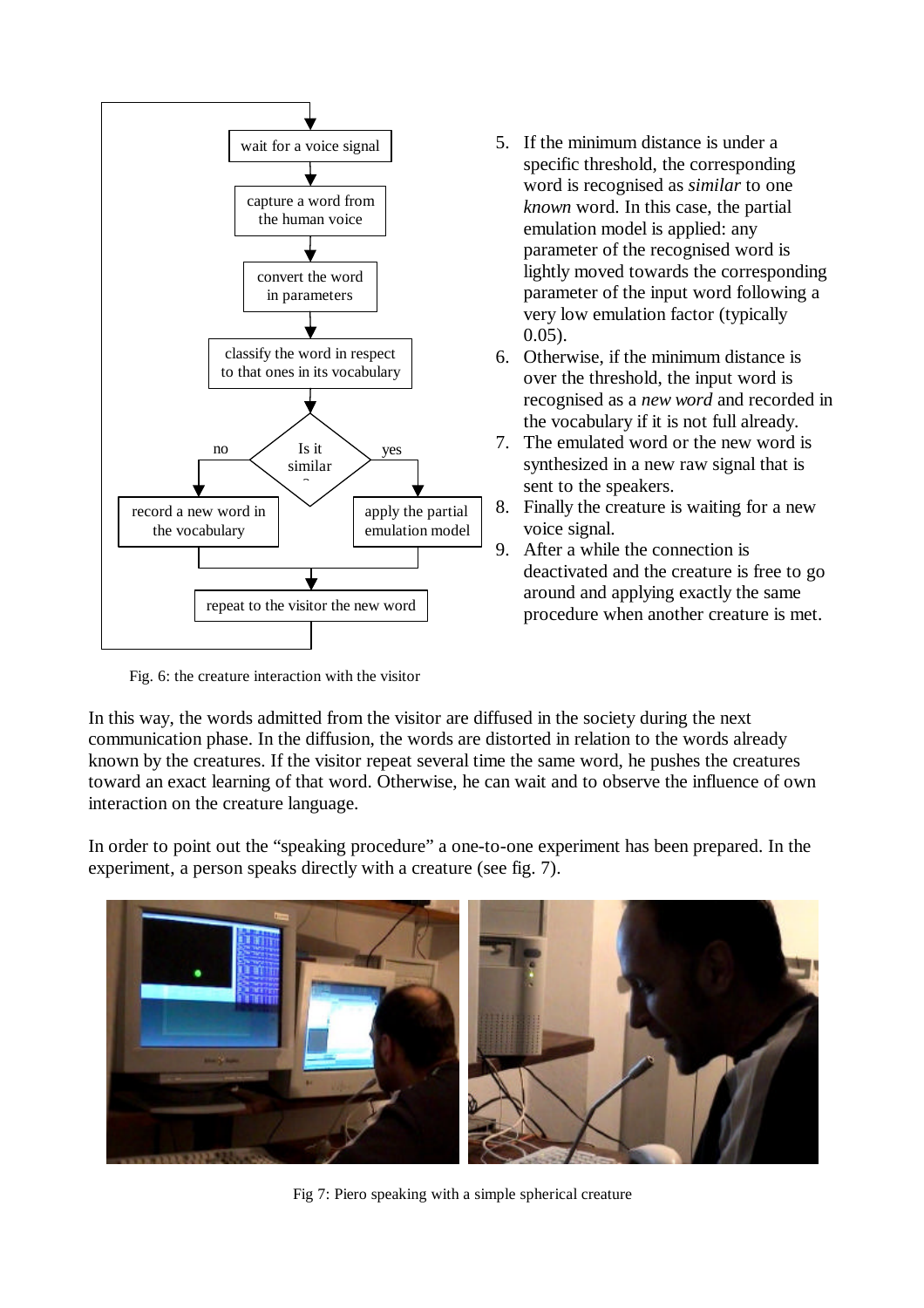The result is very interesting. For the first learning phase the creature repeats almost the word pronounced by the human speaker. When its vocabulary is quite full, the reaction of the creature is quite surprising, especially when the speaker repeat several time the same new word. Firstly a strange answer is given and than the creature try to progressively distort a known word towards the word repeated by the speaker.

This exercise allow to the speaker the possibility to drive a game with ambiguities and projection of meanings in such a way that the creature seems much more smart that really it is. It exactly this transfer of the visitor in the metaphor of the *real digital life* that we are interested to realize in the *E-Sparks* project: create a theatrical representation of an imaginary life founded on the same evolutionary mechanisms that are at the base of our evolution.

## **CONCLUSIONS**

Rather than conclusions, this experience opens many questions like: *what does digital life will mean in our next future ? is it really possible to develop an autonomous culture in artificial worlds ? how far this knowledge could go ? is it possible to found the base of the language formation on an evolutionary context ? could be it possible interpret psyche, affect, consciousness on the same evolutionary base ?*

Maybe the only reasonable conclusion today is to raise these questions. Using imagination and art to hypothesize some answers.

## **REFERENCES**

- 1. Annunziato, M. 1999. Emerging Structures in Artificial Societies, in *Creative Application Lab CDROM, Siggraph*, Los Angeles (CA). For *Artificial Societies* see also www.plancton.com.
- 2. Annunziato, M., Pierucci P. Relazioni Emergenti. Experimenting with Art of Emergence, Leonardo Int. Journal (MIT Press), Volume 35, Issue 2, April 2002.
- 3. Annunziato, M. Pierucci P. Learning and Contamination in Virtual Worlds. *In: Int. Conf. of Generative Art,* Milan , Italy, December 2001.
- 4. Epstein J., R. Axtell, Growing Artificial Societies*, Brooking Institution Press, The MIT Press,*  1996.
- 5. Lipson H., J. Pollack, Evolving Creatures. *In: Int. Conf. Alife VII, Portland (OR), 2000.*
- 6. Langton C. Artificial Life. C. Langton Ed. Addison-Wesley. pp. 1-47, 1989.
- 7. Kaplan, F. Semiotic schemata: selection units for linguistic cultural evolution. *In: Int. Conf. Alife VII, Portland (OR).*
- 8. Monod, J. Chance and Necessity. *New York: Knopf, 1971*.
- 9. Ray, T. S. 1998. Evolution as Artist, in *Art @ Science*, C. Sommerer and L. Mignonneau. Eds., Springer-Verlag.
- 10. Pinker, S. Language Learnability and Language Development , *Harvard Univ. Press, Cambridge, 1984*.
- 11. Rinaldo, K. Autopoiesis, In: Int. Conf. Alife VII, Portland (OR), 2000, Workshop "Artificial life in Art, Design and Entertainment".
- 12. Sims K., 1994, Evolving Virtual Creatures, in *Computer Graphics, Siggraph Conf. Proc.*
- 13. Sommerer, C. and L. Mignonneau, L. 1997. A-Volve an evolutionary artificial life environment. In: *Artificial Life V* . C. Langton and C. Shimohara Eds., MIT, pp. 167-175.